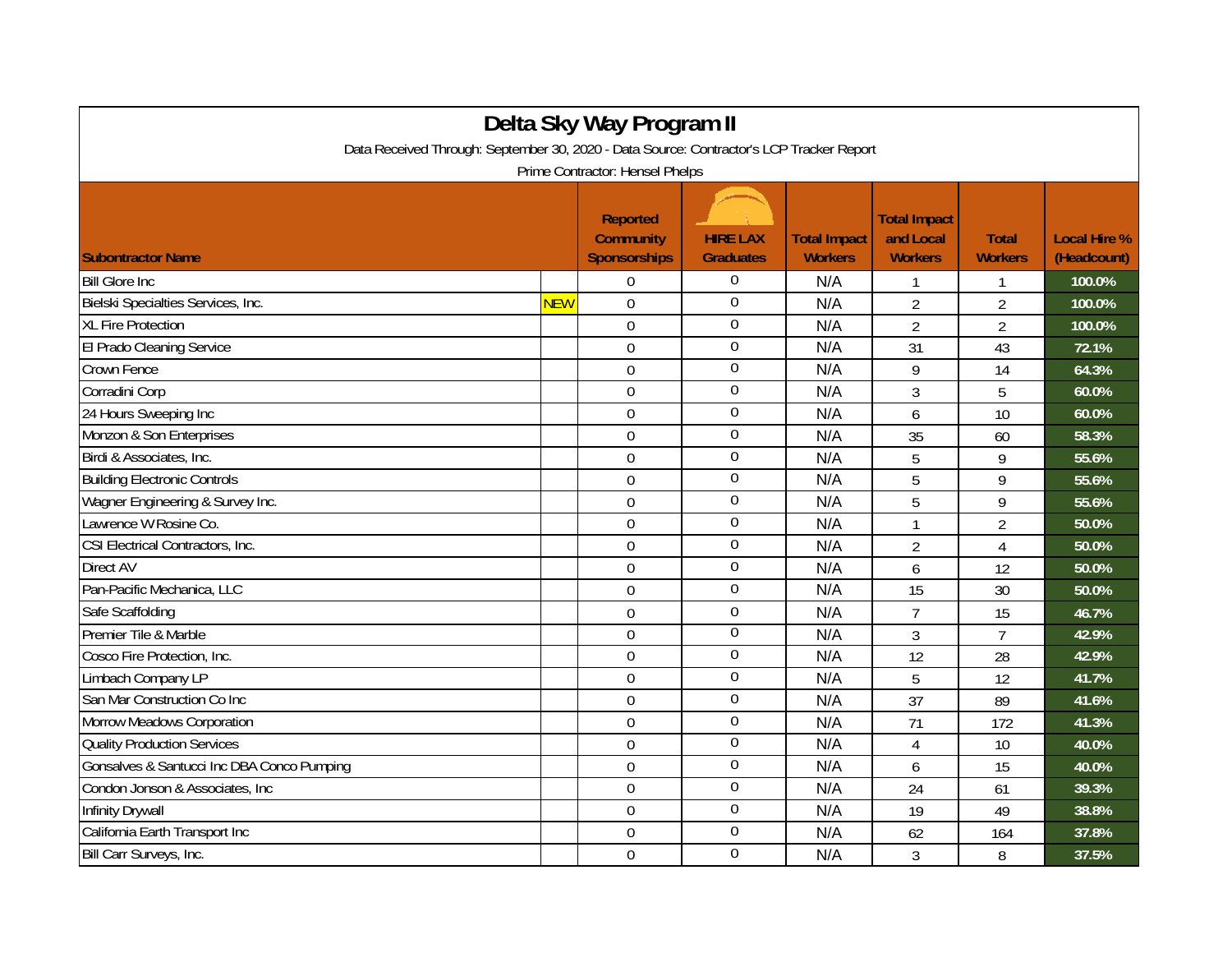| Delta Sky Way Program II                                                                                                    |            |                                                            |                                     |                                       |                                                    |                                |                                    |  |
|-----------------------------------------------------------------------------------------------------------------------------|------------|------------------------------------------------------------|-------------------------------------|---------------------------------------|----------------------------------------------------|--------------------------------|------------------------------------|--|
| Data Received Through: September 30, 2020 - Data Source: Contractor's LCP Tracker Report<br>Prime Contractor: Hensel Phelps |            |                                                            |                                     |                                       |                                                    |                                |                                    |  |
| <b>Subontractor Name</b>                                                                                                    |            | <b>Reported</b><br><b>Community</b><br><b>Sponsorships</b> | <b>HIRE LAX</b><br><b>Graduates</b> | <b>Total Impact</b><br><b>Workers</b> | <b>Total Impact</b><br>and Local<br><b>Workers</b> | <b>Total</b><br><b>Workers</b> | <b>Local Hire %</b><br>(Headcount) |  |
| Johnson & Turner Painting Co., Inc.                                                                                         |            | $\Omega$                                                   | $\Omega$                            | N/A                                   | 6                                                  | 16                             | 37.5%                              |  |
| <b>Granite Construction Company</b>                                                                                         |            | $\overline{0}$                                             | $\overline{0}$                      | N/A                                   | 35                                                 | 94                             | 37.2%                              |  |
| Washington Iron Works                                                                                                       |            | $\mathbf{1}$                                               | $\mathbf{1}$                        | N/A                                   | 15                                                 | 41                             | 36.6%                              |  |
| Performance Contracting Inc.                                                                                                |            | $\boldsymbol{0}$                                           | $\overline{0}$                      | N/A                                   | 36                                                 | 99                             | 36.4%                              |  |
| Morrow Meadows Corporation (2)                                                                                              |            | $\mathbf 0$                                                | $\overline{0}$                      | N/A                                   | 23                                                 | 64                             | 35.9%                              |  |
| <b>Environmental Construction Group</b>                                                                                     |            | $\overline{0}$                                             | $\boldsymbol{0}$                    | N/A                                   | 14                                                 | 39                             | 35.9%                              |  |
| GGG Demolition, Inc.                                                                                                        |            | $\mathbf 0$                                                | $\boldsymbol{0}$                    | N/A                                   | 17                                                 | 48                             | 35.4%                              |  |
| Hensel Phelps Construction Co                                                                                               |            | $\overline{0}$                                             | $\boldsymbol{0}$                    | N/A                                   | 34                                                 | 97                             | 35.1%                              |  |
| Matrix Environmental, Inc.                                                                                                  |            | $\overline{0}$                                             | $\overline{0}$                      | N/A                                   | 33                                                 | 95                             | 34.7%                              |  |
| ISEC, Inc.                                                                                                                  |            | $\overline{0}$                                             | $\overline{0}$                      | N/A                                   | 9                                                  | 26                             | 34.6%                              |  |
| <b>Bonas Company</b>                                                                                                        |            | $\mathbf 0$                                                | $\mathbf 0$                         | N/A                                   | $\mathbf{1}$                                       | 3                              | 33.3%                              |  |
| <b>SME Steel</b>                                                                                                            |            | $\overline{0}$                                             | $\boldsymbol{0}$                    | N/A                                   | 20                                                 | 60                             | 33.3%                              |  |
| <b>BrandSafway Services</b>                                                                                                 |            | $\boldsymbol{0}$                                           | $\boldsymbol{0}$                    | N/A                                   | $\overline{7}$                                     | 22                             | 31.8%                              |  |
| Masonry Concepts, Inc                                                                                                       |            | $\boldsymbol{0}$                                           | $\mathbf 0$                         | N/A                                   | 5                                                  | 16                             | 31.3%                              |  |
| Site Solution Services, Inc.                                                                                                |            | $\mathbf 0$                                                | $\boldsymbol{0}$                    | N/A                                   | $\overline{2}$                                     | $\overline{7}$                 | 28.6%                              |  |
| Rosendin Electric                                                                                                           |            | $\mathbf 0$                                                | $\boldsymbol{0}$                    | N/A                                   | 15                                                 | 53                             | 28.3%                              |  |
| Gerdau Reinforcing Steel / CMC Rebar West                                                                                   |            | $\mathbf 0$                                                | $\boldsymbol{0}$                    | N/A                                   | 22                                                 | 80                             | 27.5%                              |  |
| <b>Concrete Coring Company</b>                                                                                              |            | $\overline{0}$                                             | $\boldsymbol{0}$                    | N/A                                   | 6                                                  | 22                             | 27.3%                              |  |
| GecTwo Inc                                                                                                                  |            | $\mathbf 0$                                                | $\mathbf 0$                         | N/A                                   | 16                                                 | 61                             | 26.2%                              |  |
| <b>Best Contracting Services Inc</b>                                                                                        |            | $\mathbf 0$                                                | $\overline{0}$                      | N/A                                   | 11                                                 | 42                             | 26.2%                              |  |
| McKeon Door West Inc                                                                                                        |            | $\overline{0}$                                             | $\overline{0}$                      | N/A                                   | $\mathbf{1}$                                       | $\overline{4}$                 | 25.0%                              |  |
| Rouch Rebar, Inc.                                                                                                           |            | $\overline{0}$                                             | $\boldsymbol{0}$                    | N/A                                   | $\mathbf{1}$                                       | $\overline{4}$                 | 25.0%                              |  |
| Zolnay Insulation Inc                                                                                                       |            | $\mathbf 0$                                                | $\mathbf 0$                         | N/A                                   | $\mathbf{1}$                                       | $\overline{4}$                 | 25.0%                              |  |
| Anning Johnson Company                                                                                                      |            | $\overline{0}$                                             | $\boldsymbol{0}$                    | N/A                                   | $\overline{7}$                                     | 28                             | 25.0%                              |  |
| Nevell Group Inc                                                                                                            |            | $\mathbf 0$                                                | $\overline{0}$                      | N/A                                   | 12                                                 | 49                             | 24.5%                              |  |
| Murray Company                                                                                                              |            | $\mathbf 0$                                                | $\boldsymbol{0}$                    | N/A                                   | 47                                                 | 198                            | 23.7%                              |  |
| Vertical Access, Inc.                                                                                                       | <b>NEW</b> | $\overline{0}$                                             | $\boldsymbol{0}$                    | N/A                                   | 4                                                  | 17                             | 23.5%                              |  |
| <b>JLS Pumping</b>                                                                                                          |            | $\mathbf 0$                                                | $\mathbf 0$                         | N/A                                   | 5                                                  | 22                             | 22.7%                              |  |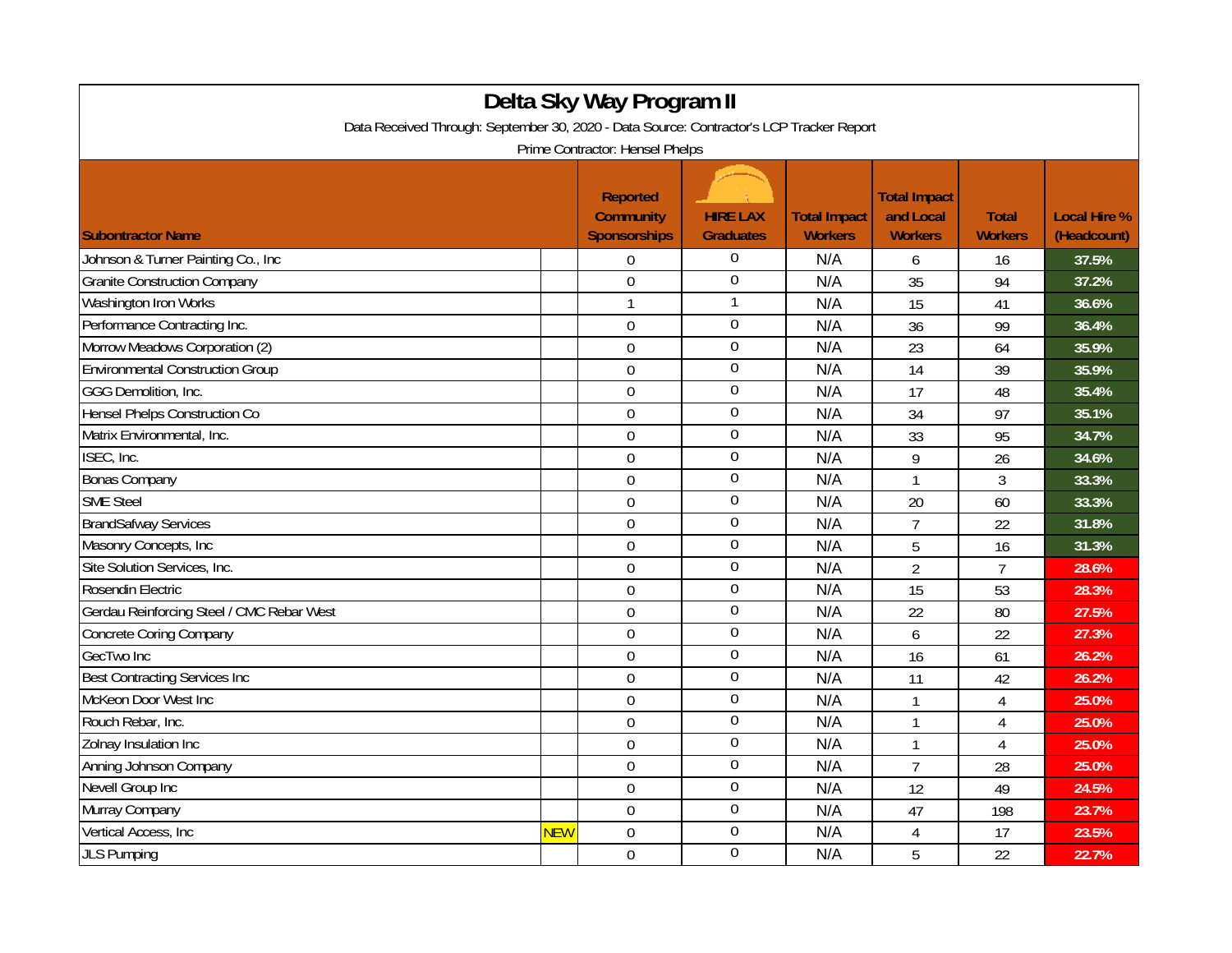| Delta Sky Way Program II                                                                                                    |            |                                         |                  |                                       |                             |                                |                     |  |
|-----------------------------------------------------------------------------------------------------------------------------|------------|-----------------------------------------|------------------|---------------------------------------|-----------------------------|--------------------------------|---------------------|--|
| Data Received Through: September 30, 2020 - Data Source: Contractor's LCP Tracker Report<br>Prime Contractor: Hensel Phelps |            |                                         |                  |                                       |                             |                                |                     |  |
|                                                                                                                             |            | Reported                                | <b>HIRE LAX</b>  |                                       | <b>Total Impact</b>         |                                | <b>Local Hire %</b> |  |
| <b>Subontractor Name</b>                                                                                                    |            | <b>Community</b><br><b>Sponsorships</b> | <b>Graduates</b> | <b>Total Impact</b><br><b>Workers</b> | and Local<br><b>Workers</b> | <b>Total</b><br><b>Workers</b> | (Headcount)         |  |
| NorCal Pipeline Services, Inc.                                                                                              |            | $\Omega$                                | $\boldsymbol{0}$ | N/A                                   | 4                           | 18                             | 22.2%               |  |
| <b>Connor Concrete Cutting and Coring</b>                                                                                   |            | $\overline{0}$                          | $\overline{0}$   | N/A                                   | 3                           | 15                             | 20.0%               |  |
| Shotcrete Structures, Inc                                                                                                   |            | $\overline{0}$                          | $\overline{0}$   | N/A                                   | 4                           | 20                             | 20.0%               |  |
| <b>Drill Tech Drilling</b>                                                                                                  |            | $\mathbf 0$                             | $\boldsymbol{0}$ | N/A                                   | 8                           | 43                             | 18.6%               |  |
| <b>Brymax Construction Services</b>                                                                                         |            | $\mathbf 0$                             | $\overline{0}$   | N/A                                   | 5                           | 29                             | 17.2%               |  |
| Centerline Concrete Cutting                                                                                                 |            | $\overline{0}$                          | $\overline{0}$   | N/A                                   | $\mathbf{1}$                | 6                              | 16.7%               |  |
| <b>Comet Electric</b>                                                                                                       |            | $\overline{0}$                          | $\mathbf{0}$     | N/A                                   | $\mathbf{1}$                | 6                              | 16.7%               |  |
| Southwest Steel of California, Inc.                                                                                         |            | $\mathbf 0$                             | $\boldsymbol{0}$ | N/A                                   | 4                           | 24                             | 16.7%               |  |
| <b>Badger Daylighting Corp</b>                                                                                              |            | $\mathbf 0$                             | $\overline{0}$   | N/A                                   | $\overline{7}$              | 43                             | 16.3%               |  |
| Mr. Crane Inc                                                                                                               |            | $\overline{0}$                          | $\overline{0}$   | N/A                                   | 5                           | 37                             | 13.5%               |  |
| <b>Shoring Engineers</b>                                                                                                    |            | $\overline{0}$                          | $\boldsymbol{0}$ | N/A                                   | $\overline{2}$              | 15                             | 13.3%               |  |
| <b>Commercial Scaffolding Of CA</b>                                                                                         |            | $\mathbf 0$                             | $\boldsymbol{0}$ | N/A                                   | 1                           | 10                             | 10.0%               |  |
| Xcel Mechanical System Inc.                                                                                                 |            | $\overline{0}$                          | $\boldsymbol{0}$ | N/A                                   | $\mathbf{1}$                | 10                             | 10.0%               |  |
| ARB, Inc.                                                                                                                   |            | $\mathbf 0$                             | $\boldsymbol{0}$ | N/A                                   | 4                           | 49                             | 8.2%                |  |
| Air Balance Co, Inc.                                                                                                        |            | $\overline{0}$                          | $\boldsymbol{0}$ | N/A                                   | $\mathbf 0$                 | $\mathbf{1}$                   | 0.0%                |  |
| <b>Burros Backhoe Service</b>                                                                                               | <b>NEW</b> | $\mathbf 0$                             | $\mathbf 0$      | N/A                                   | 0                           | 1                              | 0.0%                |  |
| Ground Penetrating Radar System, LLC                                                                                        |            | $\boldsymbol{0}$                        | $\overline{0}$   | N/A                                   | $\overline{0}$              | 1                              | 0.0%                |  |
| Merli Concrete Pumping                                                                                                      |            | $\overline{0}$                          | $\boldsymbol{0}$ | N/A                                   | $\overline{0}$              | $\mathbf{1}$                   | 0.0%                |  |
| So-Cal Insulation                                                                                                           |            | $\overline{0}$                          | $\boldsymbol{0}$ | N/A                                   | 0                           | $\mathbf{1}$                   | 0.0%                |  |
| Cali USA Acoustics Inc.                                                                                                     |            | $\mathbf 0$                             | $\mathbf 0$      | N/A                                   | 0                           | $\overline{2}$                 | 0.0%                |  |
| Climatec                                                                                                                    |            | $\overline{0}$                          | $\overline{0}$   | N/A                                   | 0                           | $\overline{2}$                 | 0.0%                |  |
| <b>CR</b> Insulation                                                                                                        | <b>NEW</b> | $\overline{0}$                          | $\overline{0}$   | N/A                                   | $\overline{0}$              | $\overline{2}$                 | 0.0%                |  |
| <b>Exsell Sales Associates</b>                                                                                              |            | $\overline{0}$                          | $\boldsymbol{0}$ | N/A                                   | $\overline{0}$              | $\overline{2}$                 | 0.0%                |  |
| <b>Griffith Company</b>                                                                                                     | <b>NEW</b> | $\mathbf 0$                             | $\boldsymbol{0}$ | N/A                                   | 0                           | $\overline{2}$                 | 0.0%                |  |
| Inspection Resources Co                                                                                                     |            | $\mathbf 0$                             | $\overline{0}$   | N/A                                   | $\overline{0}$              | $\overline{2}$                 | 0.0%                |  |
| Karcher Interior Systems, Inc.                                                                                              |            | $\overline{0}$                          | $\overline{0}$   | N/A                                   | $\overline{0}$              | $\overline{2}$                 | 0.0%                |  |
| Mike Prlich and Sons, Inc.                                                                                                  | <b>NEW</b> | $\overline{0}$                          | $\overline{0}$   | N/A                                   | 0                           | $\overline{2}$                 | 0.0%                |  |
| Penhall Compancy (Sub to Concrete Coring)                                                                                   |            | $\mathbf 0$                             | $\mathbf{0}$     | N/A                                   | 0                           | $\overline{2}$                 | 0.0%                |  |